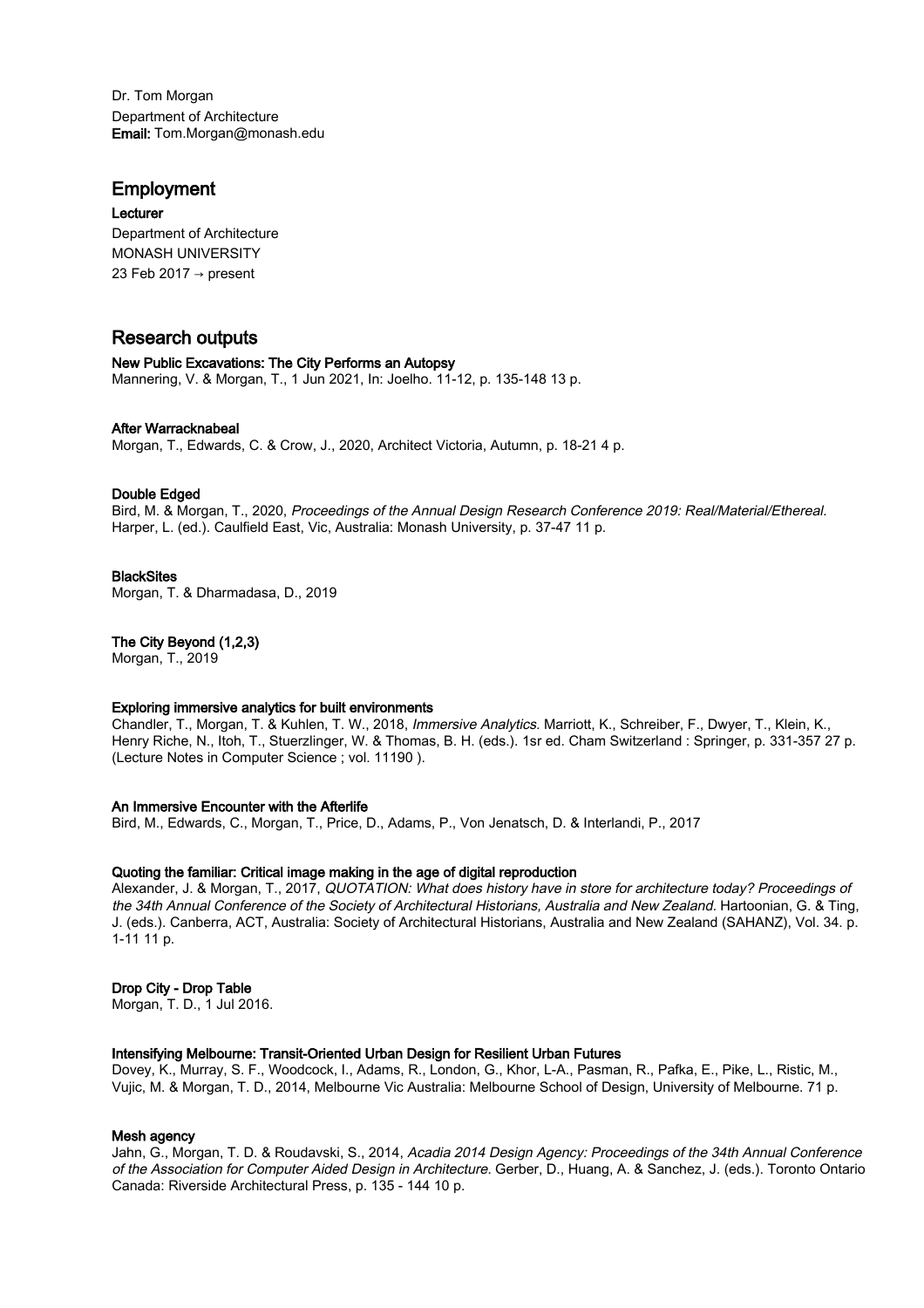#### Coding for corridors: prospects for tram corridor intensification in Melbourne

Woodcock, I., Dovey, K. G., Pike, L., Pafka, E., Murray, S. F., Khor, L-A., Pasman, R. & Morgan, T., 2013, State of Australian Cities Conference 2013: Refereed Proceedings. Ruming, K., Randolph, B. & Gurran, N. (eds.). Sydney NSW Australia: State of Australian Cities Research Network, p. 1 - 12 12 p.

#### Melbourne as Manhattan

Morgan, T., Murray, S. F., Bertram, N., Khor, L-A. & Pasman, R., 2013, Book of Proceedings: Peer Reviewed: International Urban Design Conference 2013. Sugg, P. (ed.). Nerang Qld Australia: Urban Design Australia, p. 130 - 142 13 p.

#### How do we regenerate middle suburban 'greyfield' areas?

Newton, P. W., Murray, S. F., Wakefield, R. R., Murphy, C., Khor, L-A. & Morgan, T., 2012, Melbourne, VIC: Australian Housing and Urban Research Institute. 4 p.

#### POST Magazine, MEMORY

Alexander, J., Sheridan, B., Morgan, T. & Nowiki, M., 2011, 3 ed. Melbourne Vic Australia: Post Magazine. 127 p.

#### The Housing Project

Ramirez, D., Murray, S. F., Khor, L-A., Meyer, B., Morgan, T., Wright, L. & Murphy, C., 2011

#### Towards a new development model for housing regeneration in greyfield residential precincts

Newton, P., Murray, S., Wakefield, R., Murphy, C., Khor, L-A. & Morgan, T., 2011, Melbourne, Australia: Australian Housing and Urban Research Institute. 142 p.

#### POST Magazine, SHRINKING CITIES

Morgan, T., Salmon, D. & Alexander, J., 2008, Melbourne Vic Australia: Post Magazine. 58 p.

# Activities

#### Conceptual PlayWorlds: Concepts, creativity and collective thinking of infants, toddlers and pre-schoolers

Jason Crow (Contributor), Charity Edwards (Contributor), Tom Morgan (Contributor), Matthew Bird (Contributor) & Dasha Spasojevic (Contributor)

17 Mar 2022 → 31 Mar 2022

## A New Suburban Ambition - the past and future of the Australian suburb

Jacqui Alexander (Contributor), Lee-Anne Khor (Director), Seamus O'Hanlon (Director), Lionel Frost (Director), Simone Sharpe (Director), Alysia Bennett (Contributor), Laura Harper (Contributor), Tom Morgan (Contributor), Diego Ramirez (Contributor), Gyongyver Engloner (Contributor) & Damian Madigan (Contributor) 31 Mar 2021 → 5 Apr 2021

## Double Edged

Matthew Bird (Contributor) & Tom Morgan (Contributor) 3 Oct 2019 → 4 Oct 2019

# POST Magazine (Journal)

Jacqui Alexander (Editor in chief), Daniel Salmon (Editor in chief), Thomas Davy Morgan (Editor in chief), Ben Sheridan (Editor in chief) & Matthew Nowiki (Editor in chief)  $2007 \rightarrow 2014$ 

# Prizes

## 2012 Bates Smart Award for Architecture in the Media - National Award

Alexander, Jacqui (Recipient), Salmon, D. (Recipient), Morgan, Tom (Recipient), Nowiki, M. (Recipient) & Sheridan, B. (Recipient), Jul 2012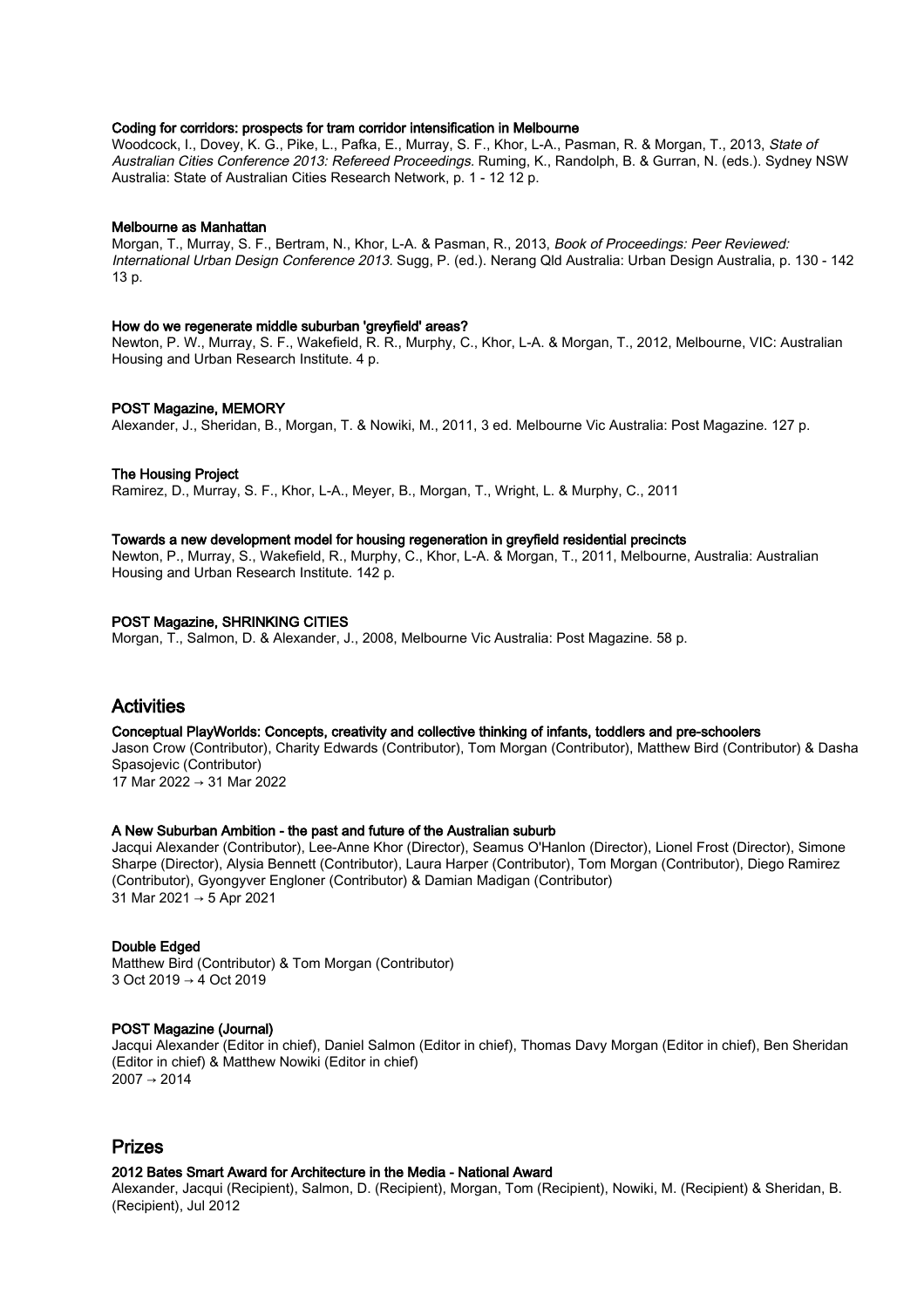#### Commendation: AIA Student Prize for Advancement of Architecture

Alexander, Jacqui (Recipient) & Morgan, Tom (Recipient), 2010

#### Monash Art Design and Architecture Early Career Teaching Award

Alexander, Jacqui (Recipient) & Morgan, Tom (Recipient), 15 Dec 2017

# Press/Media

#### ARCHITECTURE AUST: 'Editor's picks: 2017 MPavilion program highlights'

Matthew Bird, Charity Edwards, Thomas Morgan, Daniel Price, Phillip Adams, Daniel Von Jenatsch & Pia Interlandi 3/10/17

1 item of Media coverage

#### SMH: 'MPavilion becomes a gateway to the afterlife'

Matthew Bird, Charity Edwards, Thomas Morgan, Daniel Price, Phillip Adams, Daniel Von Jenatsch & Pia Interlandi 4/12/17

1 item of Media coverage

#### THE AGE: 'Dancing into the afterlife'

Matthew Bird, Charity Edwards, Thomas Morgan, Daniel Price, Phillip Adams, Daniel Von Jenatsch & Pia Interlandi 5/12/17 1 item of Media coverage

#### THE WEEKLY ADVERTISER: Court house redevelopment

Charity Edwards, Tom Morgan, Matthew Bird & Duane Hamacher 5/06/19 1 item of Media coverage

# THE WIMMERA MAIL-TIMES: Warracknabeal Court House redevelopment

Matt Bird, Charity Edwards & Thomas Davy Morgan 26/07/18 1 item of Media coverage

#### THE WIMMERA MAIL-TIMES: Warracknabeal's historic Court House could get a new lease on life after a feasibility study was given the go-ahead to transform the building into an artist's hub

Charity Edwards, Matthew Bird & Tom Morgan 26/04/18 1 item of Media coverage

#### WARRACKNABEAL HERALD: Renovations underway

Matthew Bird, Tom Morgan, Charity Edwards, Jason Crow, Mark Richardson, Dasha Spasojevic, Daniel Price & Duane Hamacher 20/12/19 1 item of Media coverage

# Warracknabeal Art Hotel

Matthew Bird, Tom Morgan, Charity Edwards, Jason Crow & Ross Turnbull 26/01/22 1 item of Media coverage

# Projects

After Warracknabeal Bird, M., Edwards, C. & Morgan, T.